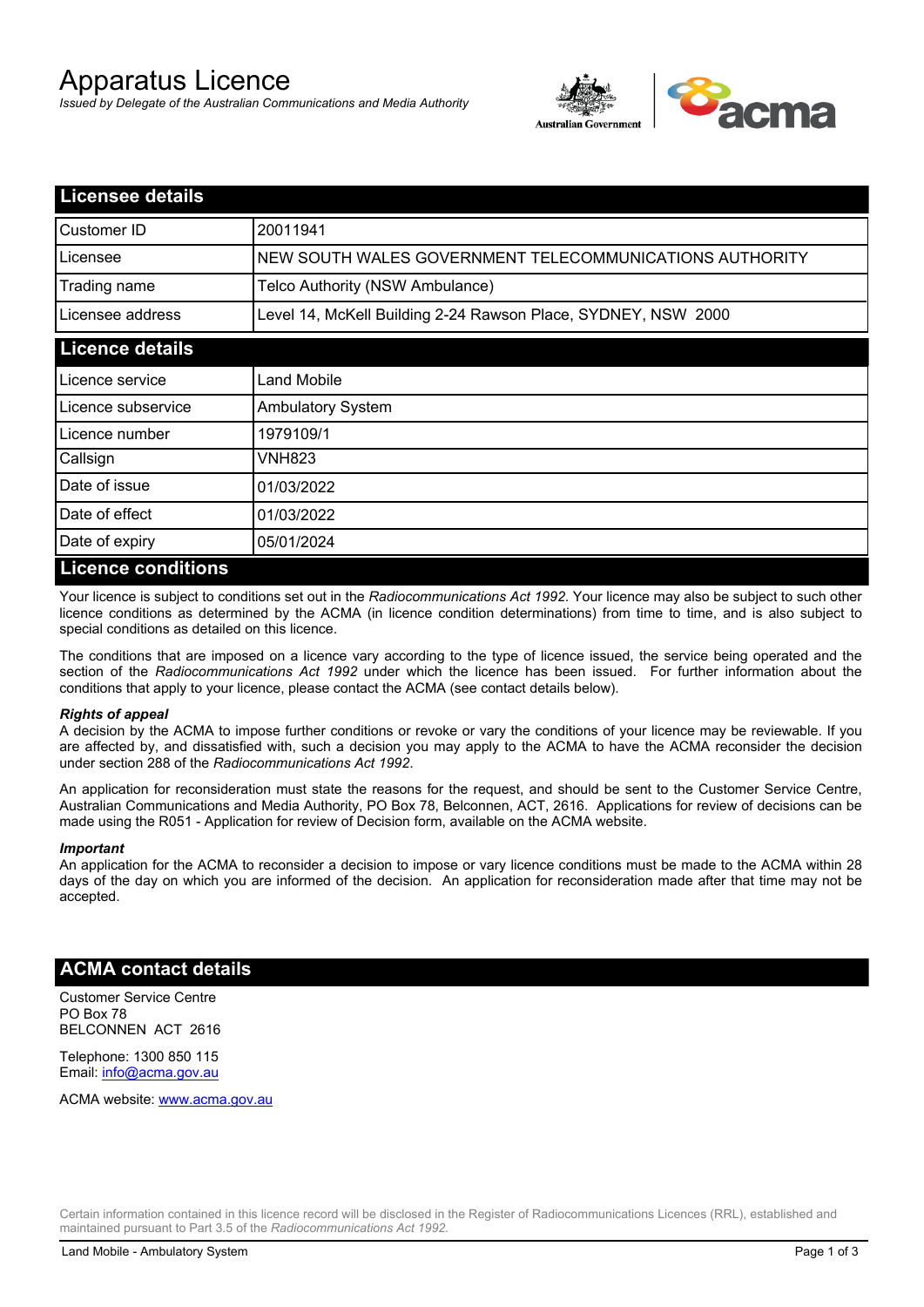# **Advisory Notes applying to licence no.: 1979109/1**

Conditions applicable to the operation of Ambulatory System station(s) authorised under this licence can be found in the Radiocommunications Licence Conditions (Apparatus Licence) Determination and the Radiocommunications Licence Conditions (Land Mobile Licence) Determination. Copies of these determinations are available from the ACMA and from the ACMA home page (www.acma.gov.au).